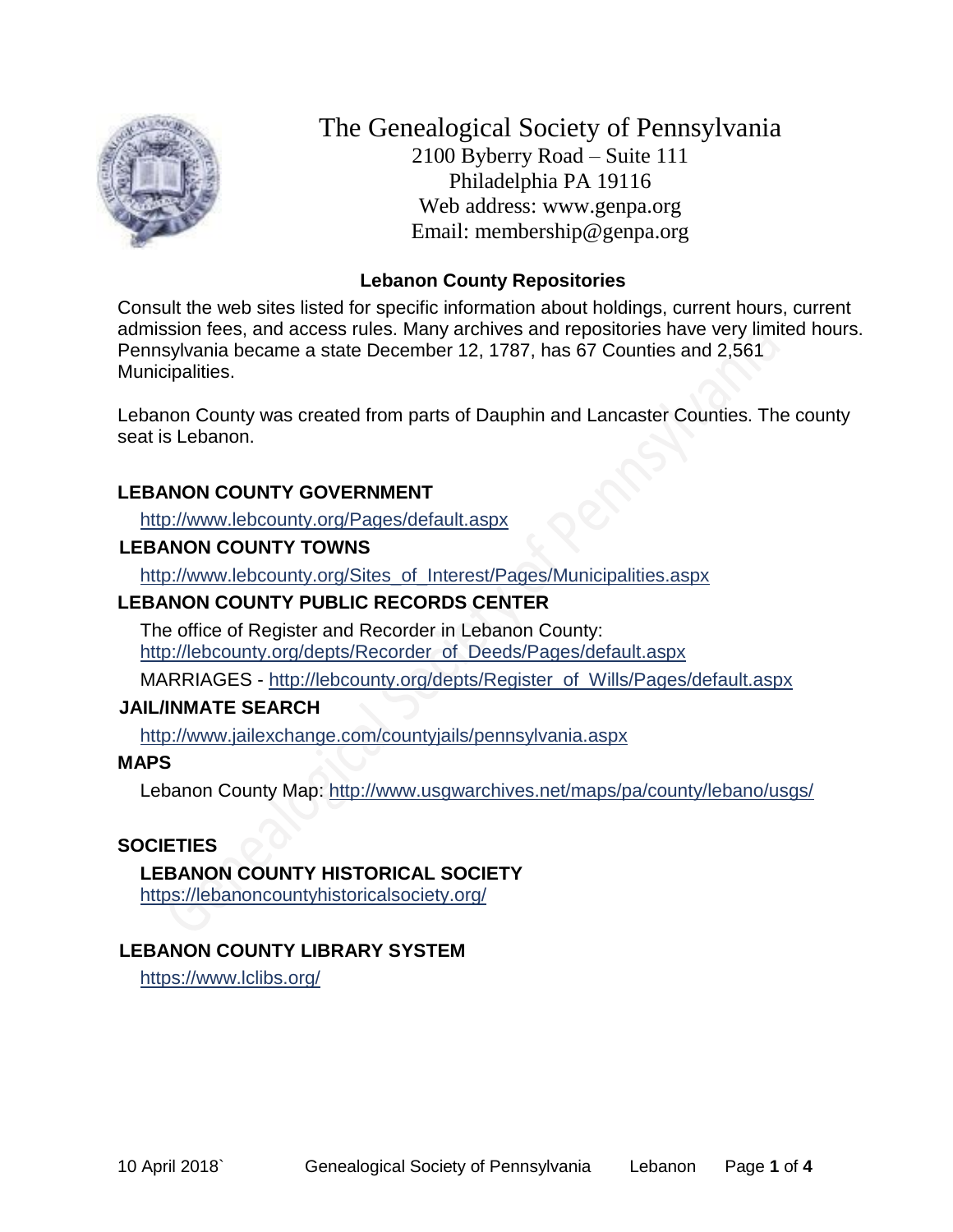# **RESOURCES**

- **Genealogical Society of Pennsylvania GSP** [http://GenPA.org](http://genpa.org/) **GSP Research** <https://genpa.org/research/>
- PAGenWeb Lebanon County <http://www.pagenweb.org/~lebanon/>
- Obituaries –
- LDS <http://ldsgenealogy.com/PA> [http://www.newspaperobituaries.net/pennsylvania/lebanon\\_county\\_obituaries.htm](http://www.newspaperobituaries.net/pennsylvania/lebanon_county_obituaries.htm)
- County Newspapers o *Lebanon Daily News*- <https://www.ldnews.com/>
- **Random Acts of Kindness** <https://www.raogk.org/>
- **Family Search LDS:** <https://familysearch.org/>Free site but does require a login Collection List <https://familysearch.org/search/collection/list> https://www.familysearch.org/wiki/en/Lebanon County, Pennsylvania Genealogy
- **Collections at the Historical Society of Pennsylvania HSP**  <http://hsp.org/collections>
	- HSP is membership based and there is a fee 1300 Locust Street, Philadelphia, PA 19107 215-732-6200 ext. 235 or [membership@hsp.org](mailto:membership@hsp.org)
- **RG-47. RECORDS OF THE COUNTY GOVERNMENTS** Guide to African American Resources at the Pennsylvania State Archives <http://www.phmc.state.pa.us/bah/aaGuide/AA-RG-47.html>
- **National Archives of Philadelphia** (**NARA**) Mid Atlantic Region: [http://www.nara.gov/research\\_rooms/mid\\_atlantic/](http://www.nara.gov/research_rooms/mid_atlantic/) **Records Request Process**

National Archives 14700 Townsend Road Philadelphia, Pennsylvania 19154-1096 Telephone: (215) 305-2044 Fax: (215) 305-2038 E-mail: [philadelphia.archives@nara.gov](mailto:philadelphia.archives@nara.gov) <https://wwwarchives.gov/philadelphia>

### **Naturalizations: NARA**

Pennsylvania: Philadelphia, 1790-1991; Pittsburgh, 1820-1979; Erie, 1940-1972; Scranton, 1901-1990; Wilkes-Barre, 1943-1972; Williamsport, 1909-1913; and Harrisburg, 1911-1917

### **MILITARY**

The National Archives at Philadelphia (**NARA**), through its partners Ancestry.com and Fold3.com, provides access to records relating to the military service of individuals from the American Revolution through World War II. Please note that Official Military Personnel Files from World War I to the present are held by the National Archives at St. Louis. <https://www.archives.gov/st-louis>

World War I and World War II, Fourth Enumeration Draft Cards can also be accessed through our partner sites. In addition, Records of the Selective Service System, 1940- 1969, for individuals from Delaware, Maryland, Pennsylvania, Virginia, and West Virginia are available from the National Archives at St. Louis. Copies of World War I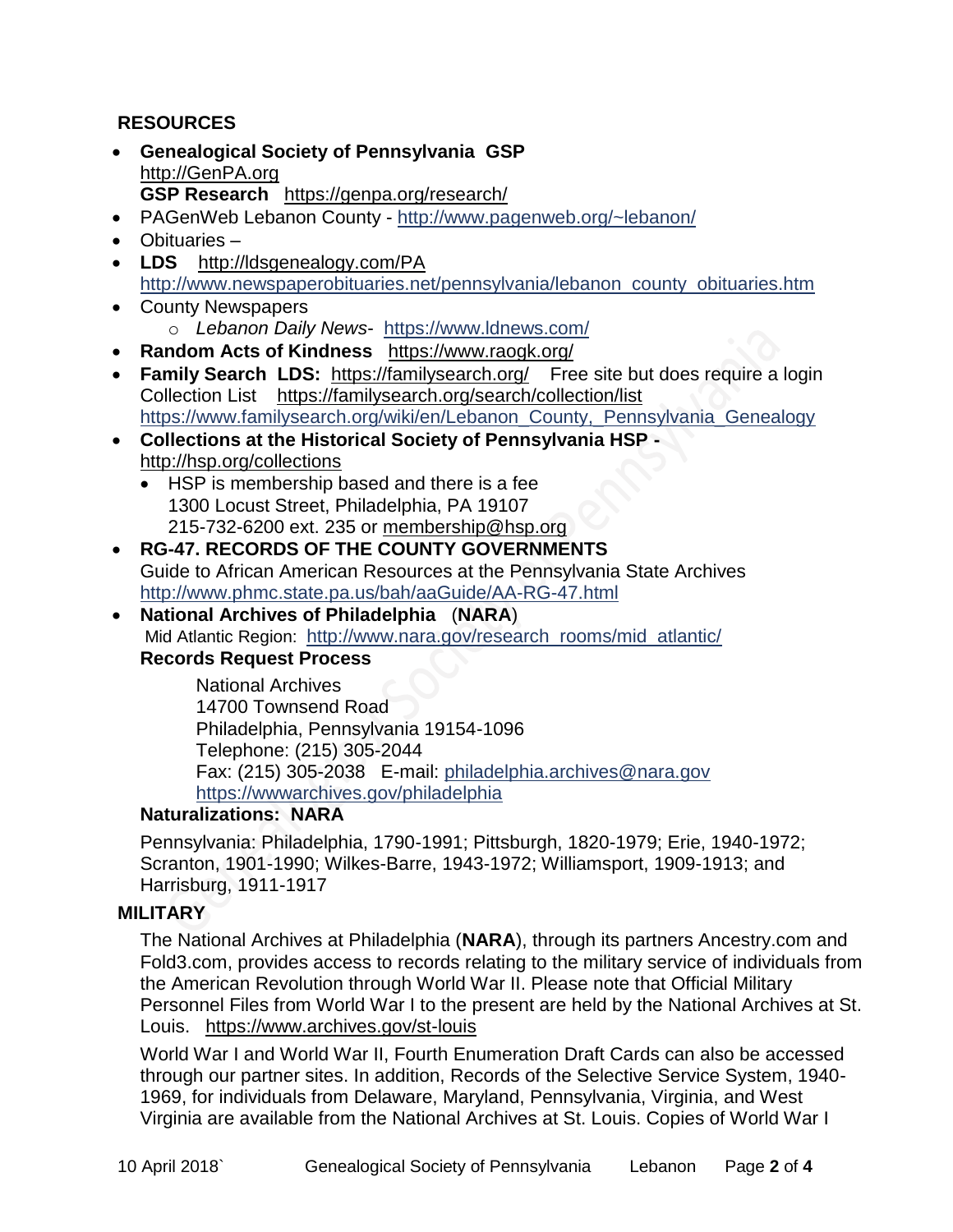draft cards can be requested from the National Archives at Atlanta [\(Atlanta.archives@nara.gov](mailto:Atlanta.archives@nara.gov) ).

For information on obtaining World War II era and later draft cards, please see <http://www.archives.gov/st-louis/archival-programs/other-records/selective-service.html> <https://www.archives.gov/philadelphia/public/family-history.html#military>

# **Pennsylvania Military Records Research Guide**

<https://www.raogk.org/pennsylvania-genealogy/pa-military-records/>

# **Probate – Wills Administrations**

Probate records may include Person's exact death date, Names of the family members, Family relationships, Names of spouses of children, Residences, Adoption or guardianship of minor children or dependents, Worth of the property and land holdings, Evidence of occupation, religion, or military service

**Family Search:** Pennsylvania Probate Records, 1683-1994 <https://familysearch.org/>

This collection includes probate records created in Pennsylvania counties. The records include wills, estate records and indexes.

# **State of Pennsylvania Vital Records**

The **Pennsylvania State Archives** collects, preserves and makes available for study the permanently-valuable public records of the Commonwealth, with particular attention given to the records of state government.

Mailing address: 350 North Street Harrisburg, PA 17120 Email: Email PA State Archives Phone: (717) 783-3281

GPS address: 801 North 3rd Street Harrisburg, PA 17102 Coordinates: 40.266080, - 76.886053

# **BIRTH CERTIFICATES**, 1906-1910

The Division of Vital Records (DVR) maintains birth records that occurred in Pennsylvania from 1906 to the present.

For information on public records (births occurring from 1906 to 1910), click on Pennsylvania State Archives <http://www.phmc.pa.gov/archives/Pages/default.aspx>or our Genealogy page.

<http://www.health.pa.gov/MyRecords/Certificates/Genealogy/Pages/14125.aspx#.WNvLKfkrJHY>

# **Death Certificates**, 1906-1965

Original birth certificates for 1906-1910 and death certificates for 1906-1965 are available at the State Archives. Digital copies of the 1906-1908 birth certificates and the 1906-1963 death certificates may be found on Ancestry.com. Pennsylvania residents can access these records free of charge through Ancestry.com Pennsylvania. A free account can be created.

# **Certified Copies of Death Certificates**

The Division of Vital Records maintains records of deaths that occurred from 1906 to the present. Certified copies of death certificates (with a raised seal) http://www.health.pa.gov/MyRecords/Certificates/DeathCertificates/Pages/default.aspx# .WP4qlNLytHa